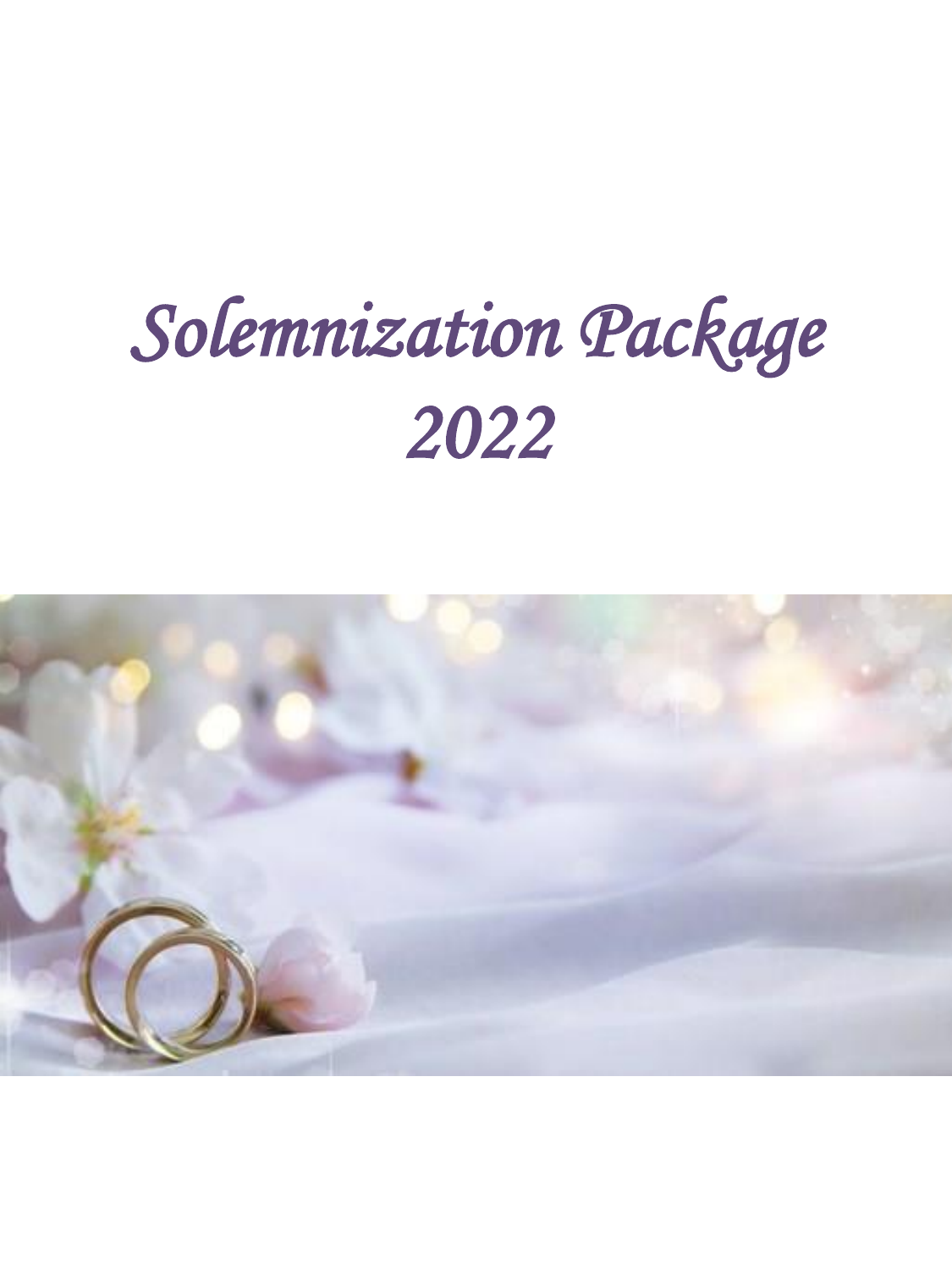# Package Inclusions

#### DINING

• A sumptuous choice of cuisine created specially by our culinary award winning chefs

#### BEVERAGE

• Free flow of Soft Drinks Coffee & Tea during dining for up to 4 hours • Waiver of corkage charge for duty paid hard liquor brought in by host

#### **DECORATIONS**

• An exquisitely dressed solemnization table with fresh floral centrepiece • Theatre Seating with Seat Covers & Sash for Aisle Chairs • Ring Pillow & Signature Pen

#### COMPLIMENTARY

• Pre-event cocktail reception with assorted nuts during cocktail reception • Usage of Bridal Room for the newly weds for 4 hours (Subject to availability upon confirmation) • Parking coupons for 20% of confirmed attendance • 1 x VIP Lot for Bridal Car • LCD Projectors with Screen & AV System

\* Terms & Conditions Applys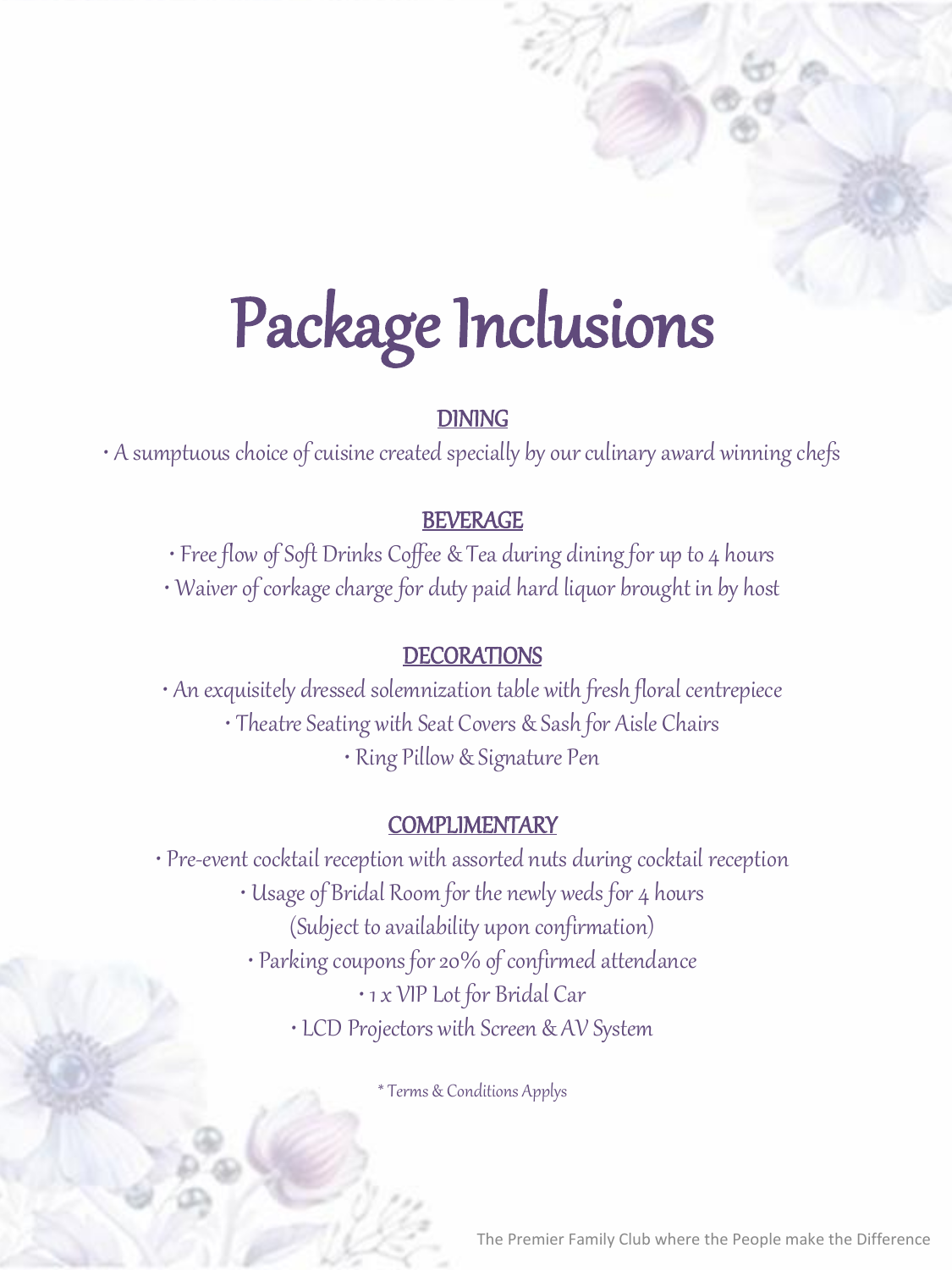# PRICE LIST

## Chinese Set Menu \$88 per pax with minimum of 30 paxs

### Western Set Menu

\$78 per pax with minimum of 30 persons

## Indian Set Menu

\$78 per pax with minimum of 30 persons

## International Buffet Menu

\$68 per pax with minimum of 30 persons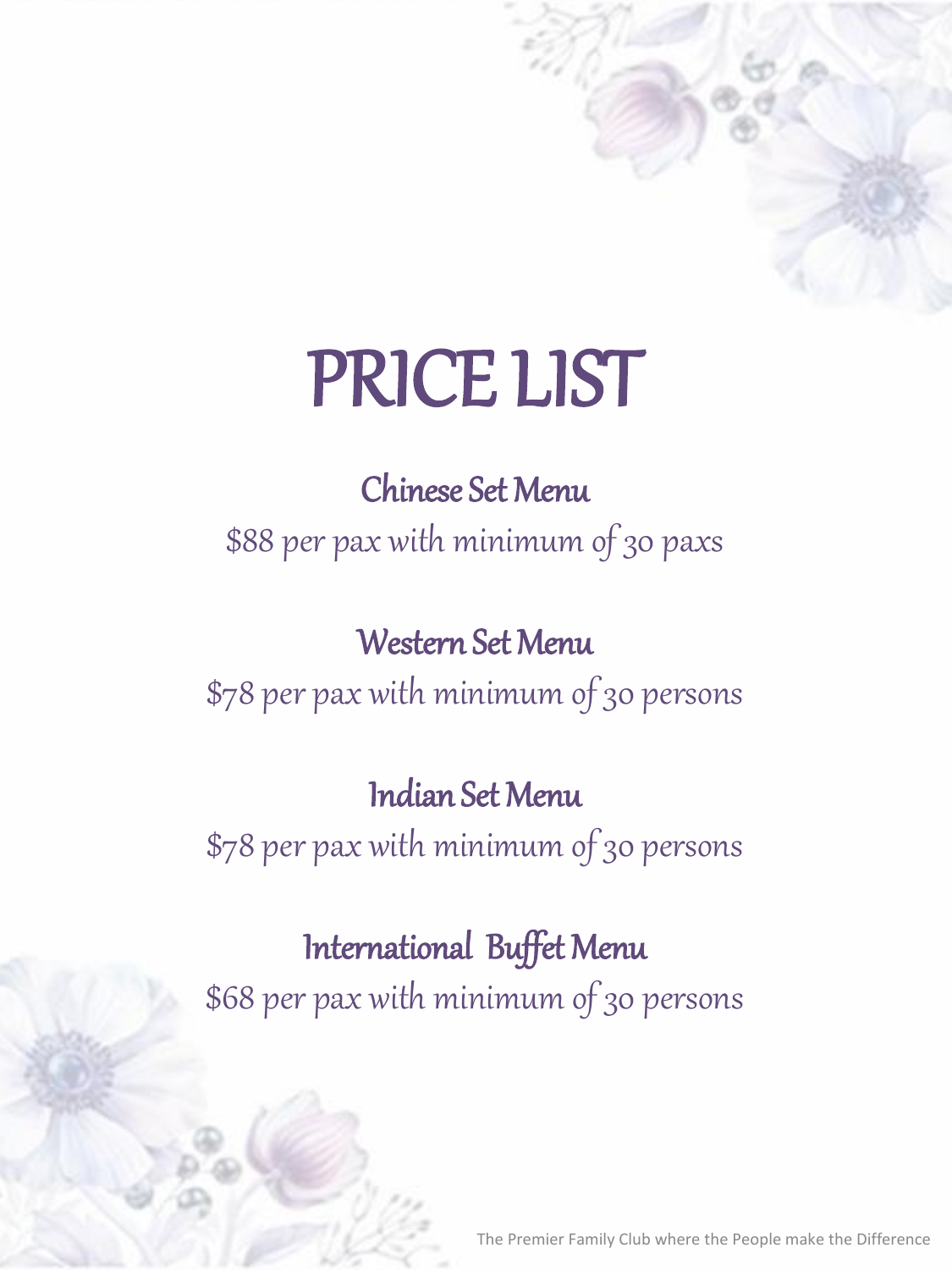## Chinese Set Menu

特色五拼盘 (沙律虾, 醉鸡卷, 蜜汁叉烧, 椒盐白饭鱼, 腐皮卷)

Deluxe Five Combinations (Fresh Prawns Salad, Drunken Chicken Roll, Honey Glazed Char Siew, Crispy White Bait with Salt & Pepper, Deep Fried Beancurd Prawn Roll)

#### 蟹皇三宝鱼翅

Shark's Fin Broth with Crab Roe & Three Treasures

#### 油浸笋壳鱼

Deep Fried 'Soon Hock' Fish Superior Light Soya Sauce

#### 樟茶鸭伴千丝芥兰

Signature Tea Smoked Duck Accompanied with Kale

#### 北海道带子粒干炒面线

Wok Fried Thread Noodle (MeeSua) with Hokkaido Diced Scallop

#### 杨枝甘露

Chilled Mango Sago with Pomelo Sacs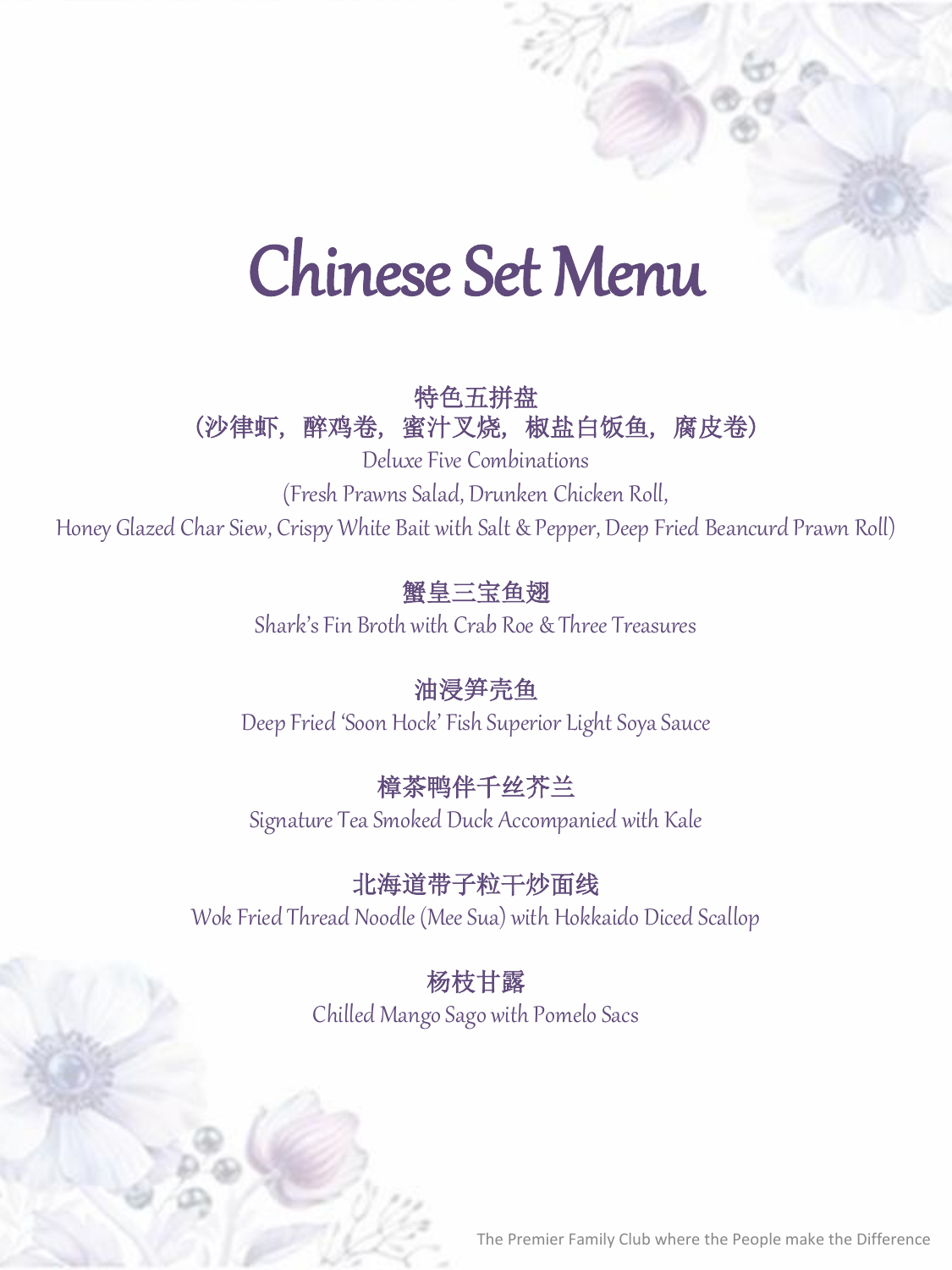## Western Set Menu

#### APPETIZER

Caesar Salad with Prawns Provencal

#### **SOUP**

Cappuccino of Mushroom With Truffle Infuse

#### ENTRÉE

Baked Barramundi with Tomato Confit Bouillon Potatoes and Grilled Asparagus

 $O<sub>r</sub>$ 

Pan-Fried Breast of Capon Butter Fettucine and Mustard Gravy

#### **DESSERT**

Chocolate Lava with Vanilla Ice Cream

Coffee or Tea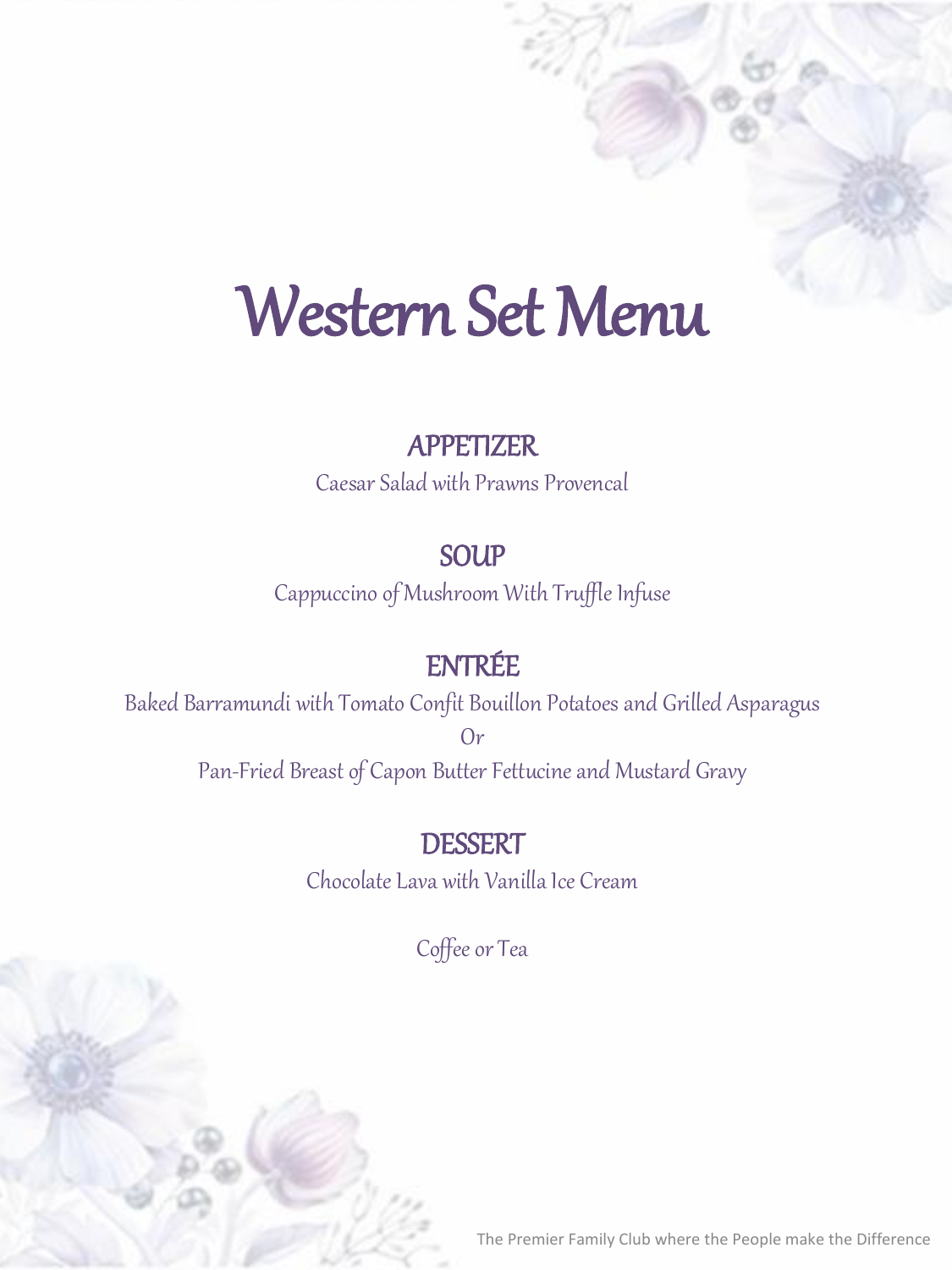# Bollywood Set Menu

#### STARTER WITH MINT CHUTNEY

Cumin Chicken Kebab Hara Bhara Kebab

#### SALAD

Aloo Chaat

#### MAIN COURSE

Chicken Masala Fish Methi Palak Paneer Gobi 65 Cauliflower Makai Palak Mee Goreng Bryani Rice Acccompanied with Assorted Naan & Papad

#### **DESSERTS**

Gulab Jamun Fresh Fruit Platter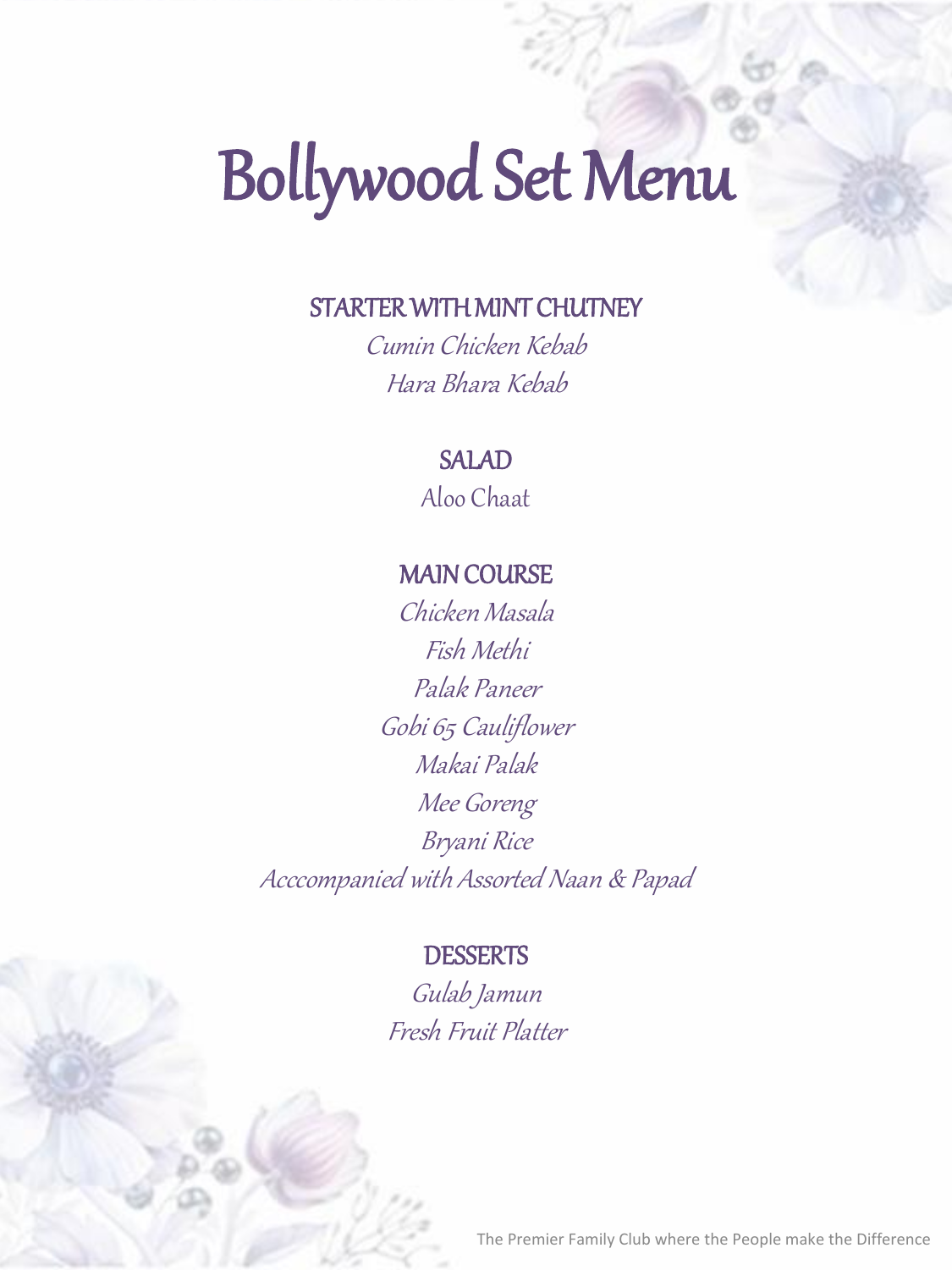# International Buffet Menu

- 
- 

#### **CHICKEN(SELECT 1) FISH (SELECT 1)**

□ Teriyaki Chicken □ Fish Fillet in Thai Sauce □ Grilled Korean Style BBQ Chicken □ Crispy Oatmeal Fish □ Black Pepper Chicken □ Sweet & Sour Fish □ Crispy Chicken in Thai Sauce □ Assam Fish Curry

□ Braised Pork with Yam □ Sambal Egg Plant □ Sweet & Sour Pork □ Thai Green Curry □ Coffee Pork Rib □ Broccoli with Mushroom □ Oriental Pork Chop □ Thai Green Curry □ Sliced Pork with Spring Onion □ Lyonnaise Potato

□ Steamed Rice □ Nee Soto □ Butter Olive Rice □ Fried Mee Goreng □ Vegetarian Fried Rice □ △ △ □ Mee Siam with Gravy

#### **DESSERTS (SELECT 2)**

- □ Hoiney Dew Sago □ Mini Cream Puff □ Mini Fruit Tartlets □ Fresh Fruits Platter
- □ Burbur Cha Cha □ Bread & Butter Pudding □ Sago Gula Melaka □ Ice Jelly with Sea Coconut □ Mini Éclair □ Hot Cheng Tng with Sweet Potato

#### **SAVOURY(SELECT 2) SOUP OR SALAD (SELECT 1)**

- □ French Fries □ Mini Curry Puff □ Cream of Mushroom □ Cream of Broccoli □ Chicken Nuggets □ Mushroom Quiche □ Minestrone Soup □ Cream of Pumpkin □ Mini Veg Pizza □ Mini Hawaiian Pizza □ Assorted Green Salad □ Veg Pasta Salad □ Vegetarian Samosa □ Vegetarian Spring Roll □ Potato & Egg Salad □ Bean Salad
- -
	-
	-

□ Stew Chicken with Mushroom □ Fillet of Fish in Black Bean Sauce

#### **PORK (SELECT 1) VEGETABLES (SELECT 1)**

#### **RICE (SELECT 1) NOODLE (SELECT 1)**

□ Garlic Rice □ ○ ○ □ Vegetarian Fried Bee Hoon